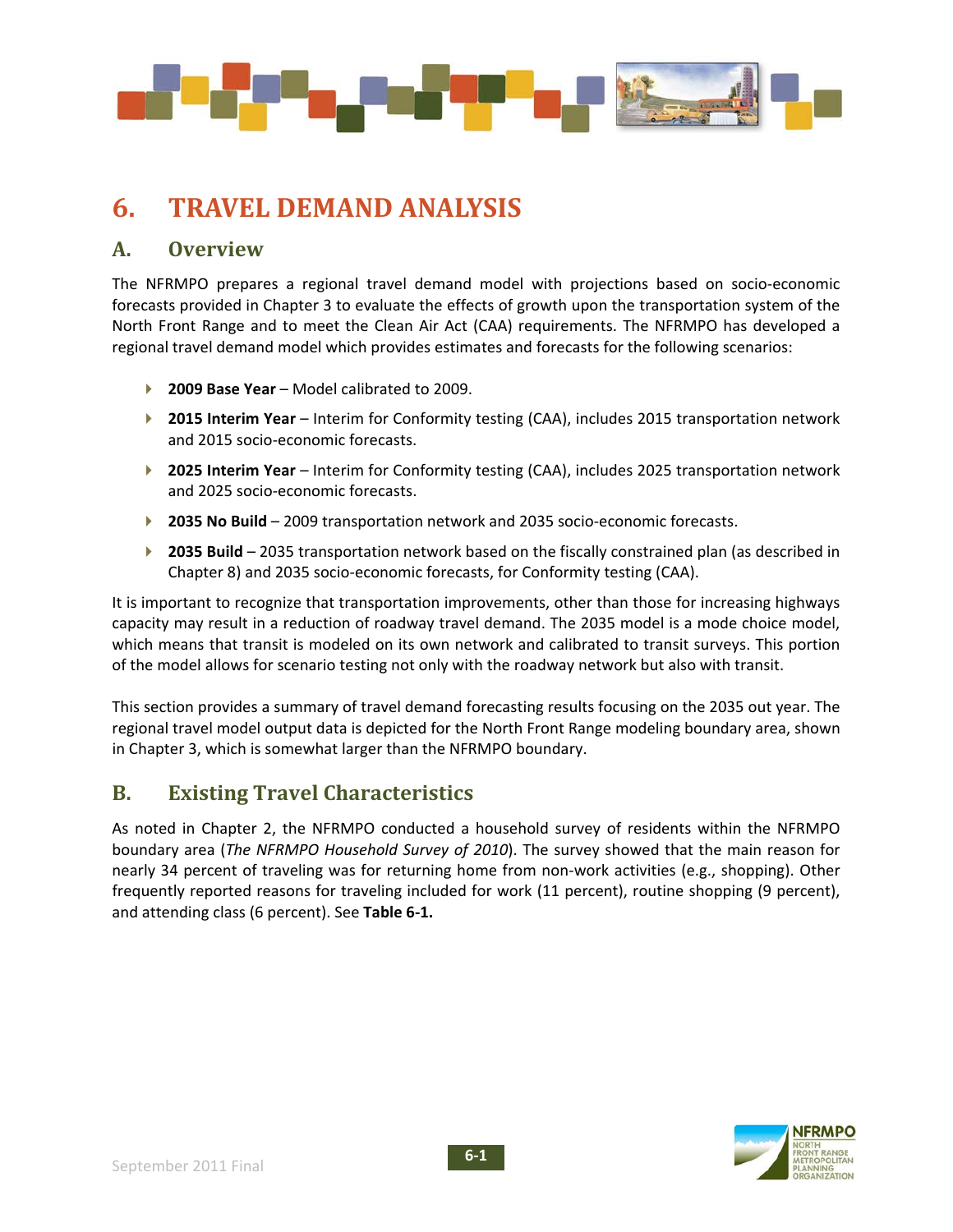

#### **Table 61 Primary Reasons for Traveling**

| <b>Main Reason for Traveling</b>                | <b>Number of</b><br><b>Trips</b> | <b>Percent</b> | Avg. Trip<br><b>Duration</b><br>(min) |
|-------------------------------------------------|----------------------------------|----------------|---------------------------------------|
| <b>Working at home</b>                          | 127                              | 0.90%          | 14.16                                 |
| Shop at home                                    | 0                                | 0.00%          |                                       |
| On-line school at home                          | $\overline{7}$                   | 0.00%          | 8.8                                   |
| Return home from non-work activities            | 4,920                            | 34.00%         | 17.17                                 |
| Work/job                                        | 1,637                            | 11.30%         | 19.34                                 |
| All other activities at work                    | 70                               | 0.50%          | 17.82                                 |
| <b>Attending class</b>                          | 790                              | 5.50%          | 15.53                                 |
| All other activities at school                  | 92                               | 0.60%          | 11.75                                 |
| Change of mode/transportation                   | 354                              | 2.40%          | 15.43                                 |
| Dropped off passenger from car                  | 566                              | 3.90%          | 12.95                                 |
| Picked up passenger from car                    | 557                              | 3.80%          | 14.6                                  |
| <b>Drive through</b>                            | 88                               | 0.60%          | 9.93                                  |
| Other - travel related                          | 37                               | 0.30%          | 10.97                                 |
| <b>Work/business related</b>                    | 618                              | 4.30%          | 20.36                                 |
| Service private vehicle                         | 160                              | 1.10%          | 13.21                                 |
| Routine shopping (groceries, clothing, etc.)    | 1,236                            | 8.50%          | 12.5                                  |
| Shopping for major purchases or specialty items | 91                               | 0.60%          | 18.35                                 |
| Household errands (bank, dry cleaning, etc.)    | 475                              | 3.30%          | 11.18                                 |
| Personal business (attorney, accountant, etc.)  | 241                              | 1.70%          | 16.86                                 |
| Eat meal outside of home                        | 577                              | 4.00%          | 12.09                                 |
| Health care (doctor, dentist)                   | 224                              | 1.50%          | 18.59                                 |
| Civic/religious activities                      | 196                              | 1.40%          | 14.89                                 |
| <b>Outdoor recreation/entertainment</b>         | 254                              | 1.80%          | 23.18                                 |
| Indoor recreation/entertainment                 | 516                              | 3.60%          | 16.42                                 |
| <b>Visit friends/relatives</b>                  | 435                              | 3.00%          | 33.89                                 |
| Loop trip                                       | 18                               | 0.10%          | 38.74                                 |
| Other                                           | 180                              | 1.20%          | 14.33                                 |
| <b>Total</b>                                    | 14,467                           | 100.00%        | 16.76                                 |

Source: Front Range Travel Counts – NFRMPO Household Survey, weighted 2009 data.

## **Travel by Automobile**

The majority of trips within the NFRMPO are trips in single occupancy vehicles (SOV), which are vehicles with only a driver as an occupant (identified as Auto‐D in **Figure 6‐1**). Auto‐P in the figure refers to passengers in vehicles. The table also shows the differences in travel modes among different parts of the region. Approximately 10 percent of trips were made by non-motorized modes (7 percent walk and 3.1 percent bike), and less than one percent of reported trips were made by public transit.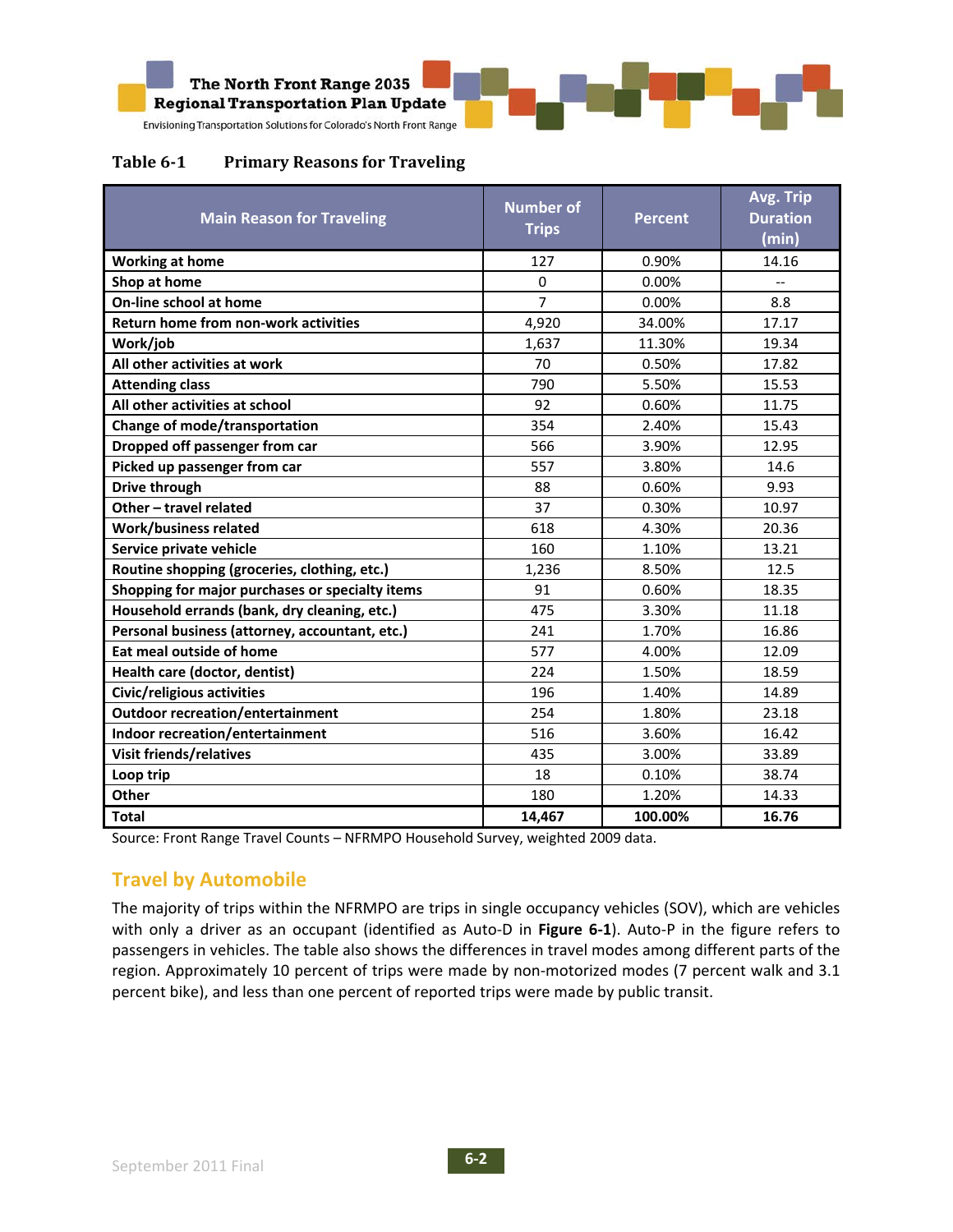

**Figure 61 Travel Modes by Area** 



Again, driving alone is the primary travel mode to work for most respondents. Non-motorized transport accounts for nearly 10 percent of work trips. Fort Collins leads the region in work trips made by bicycle, and Greeley has the highest percentage of work trips by pedestrians. Survey results also indicate that 13 percent of Greeley/Evans residents do not have driver's licenses, which may contribute to higher levels of walking. Household size also affects the number of trips per day. Households with higher numbers of workers also recorded higher numbers of trips.

## **Non‐Motorized Travel**

As stated above, nearly 10 percent of work and non-work related trips in the region are by nonmotorized modes, either bicycle or pedestrian travel. These can either be stand‐alone trips or they can augment transit trips (to and from transit stops). Generally, people make non-motorized trips more frequently to attend class (e.g., at Colorado State University or University of Northern Colorado) or non‐ work related activities. Fort Collins and Greeley have large college student populations, which likely contributes to the higher percentage of bicycling in those communities.

Survey data also indicate that about 70 percent of the households throughout the region have at least one bicycle, and half have two or more bicycles**.** More than 24 percent of survey respondents indicated that a household member walked or rode a bicycle to school or work at least once per week. The highest numbers were reported for Fort Collins and the lowest numbers were in non-urbanized areas of Weld County.

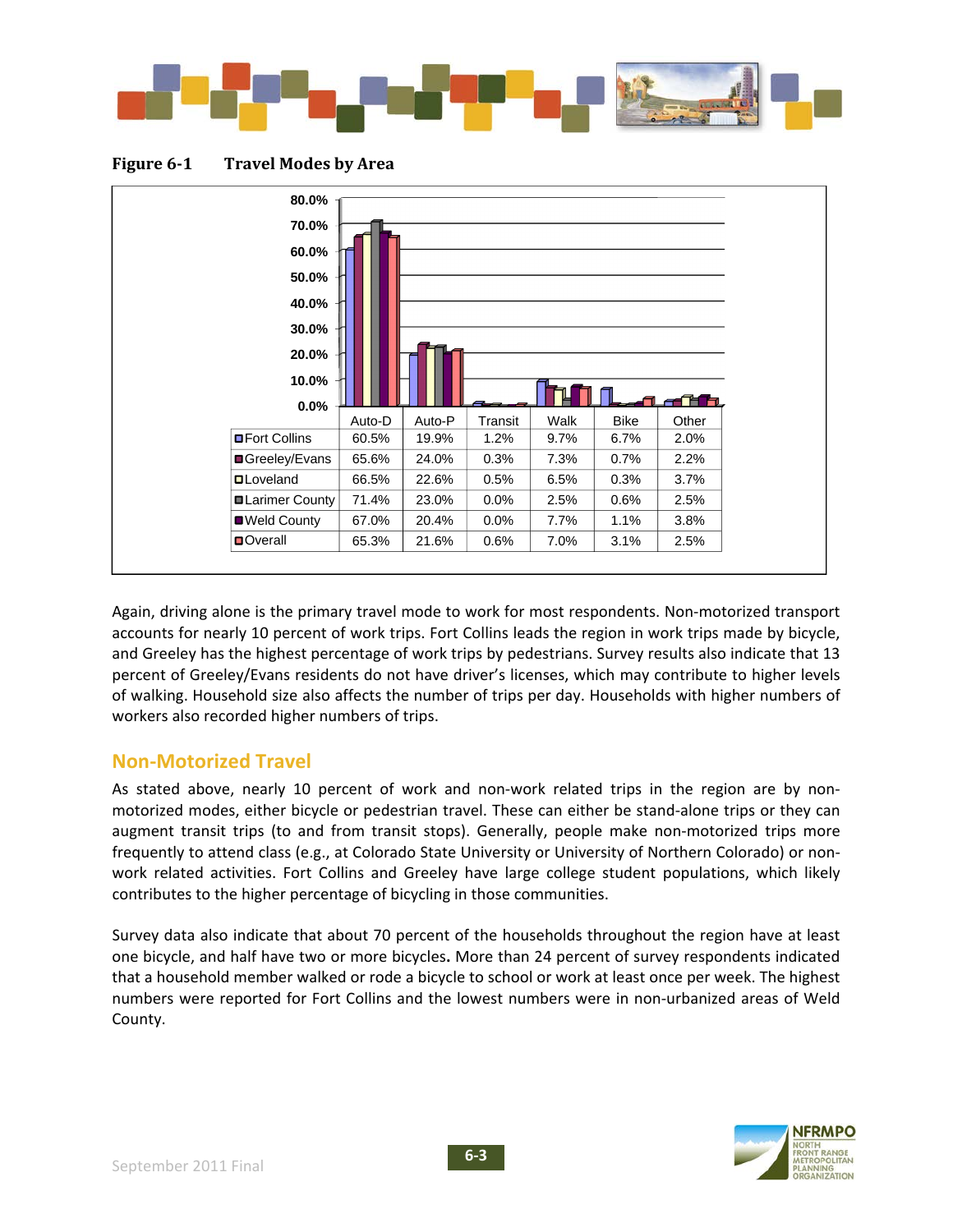

#### **Transit Use**

In the North Front Range, transit use accounts for less than one percent of work‐related and other trips. A large portion of the region consists of rural areas that are not served by transit, which likely accounts for the low overall rate of transit use. Most transit users connect to transit by walking or bicycling. Nearly seven percent of travel survey respondents indicated that they use transit at least once per week. Transit use is highest in Greeley/Evans (12 percent) and lowest in non‐urbanized areas of Weld County (2 percent).

Of the adult survey respondents, four percent reported having a transit pass**.** Highest levels were reported in Fort Collins (7.2 percent), which has the largest transit system in the region, and lowest levels were reported in non‐urbanized Larimer County (0.5 percent). Less than two percent of survey respondents reported that their employers provide a transit pass.

The lack of available transit options and sustainable revenue sources are likely causes of low transit pass use. Another factor that could explain the low rates of transit use is the high percentage (nearly 95 percent throughout the region) of employers that provide free parking. Employees have fewer incentives to utilize other modes of transportation when they have unlimited free parking at their destination.

# **C. Travel Demand Growth**

#### **Roadways**

Daily vehicle miles traveled (VMT), which is the total distance traveled by all motor vehicles each day, was used as a gauge to measure the forecast growth of travel in the region. **Table 6‐2** shows the estimated VMT for 2009 and forecast VMT for 2035 for the region's three major urban areas and the region as a whole.

It should be noted that using a No‐Build scenario does not always create realistic results in smaller areas of the region. This is due to significant levels of congestion in the forecast year without any improvements to the roadway system.

| <b>Growth in Vehicle Miles of Travel</b><br>Table 6-2 |  |
|-------------------------------------------------------|--|
|-------------------------------------------------------|--|

|                          | <b>Daily VMT</b> |                 |                           |  |
|--------------------------|------------------|-----------------|---------------------------|--|
| Area                     | 2009             | 2035 (No-Build) | <b>Percent Growth (%)</b> |  |
| <b>Fort Collins Area</b> | 3,290,404        | 4,192,564       | 27.4%                     |  |
| <b>Greeley Area</b>      | 1,880,295        | 3,706,239       | 97.1%                     |  |
| <b>Loveland Area</b>     | 1,839,474        | 2,961,922       | 61.0%                     |  |
| <b>Other Areas</b>       | 5,026,701        | 8,988,548       | 78.8%                     |  |
| <b>North Front Range</b> | 12,036,874       | 19,849,273      | 64.9%                     |  |

Source: North Front Range 2009 Regional Travel Model, Model Process, Parameters and Assumptions, LSA and Associates, Inc., 2011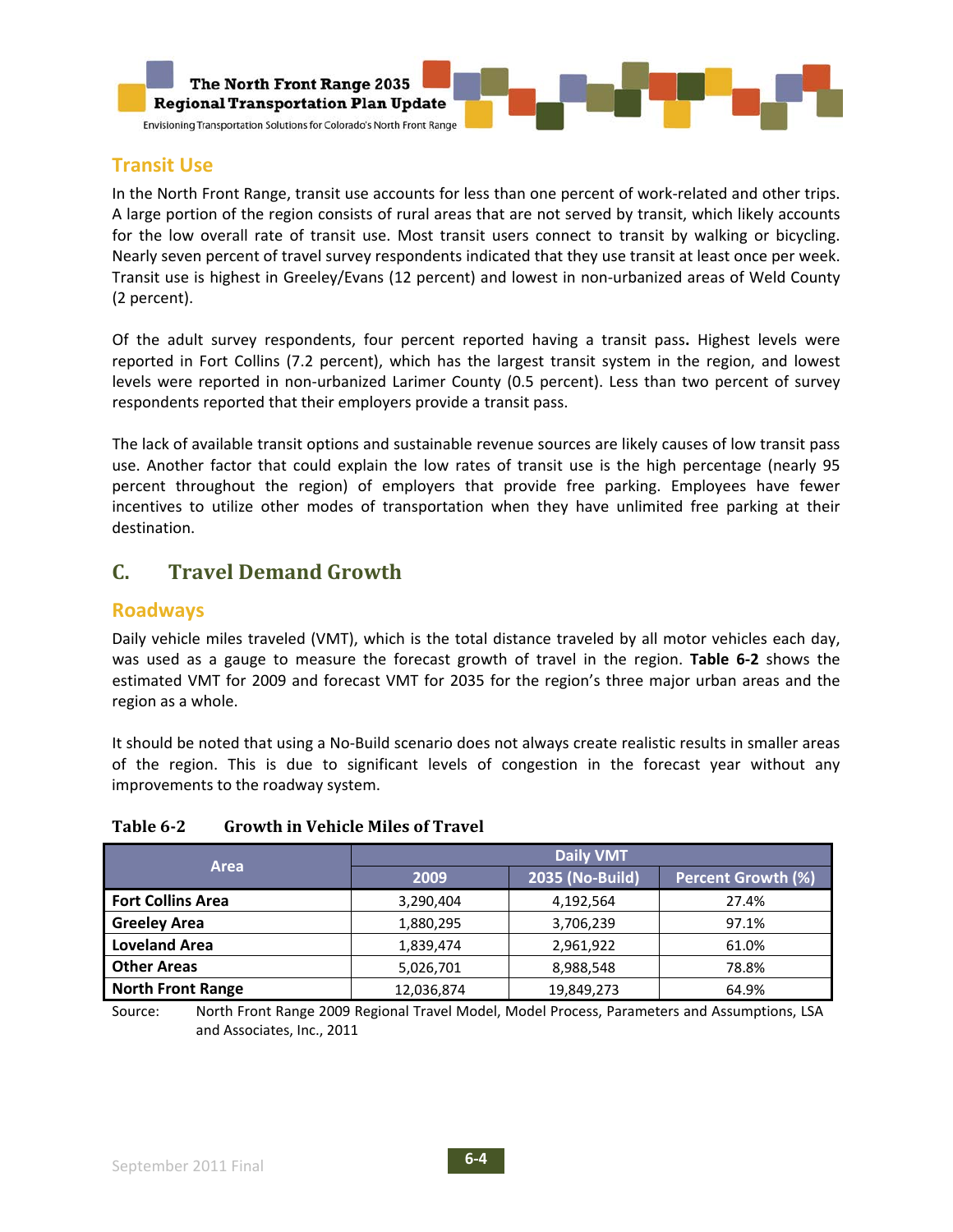

These forecasts show that VMT for the North Front Range region is projected to grow by 64.9 percent between 2009 and 2035. This growth assumes no roadway expansion into the future and only accounts for growth in households and employment. This also assumes that current patterns and travel trends are the same in the future. This VMT growth compares with household growth forecasts of 58.6 percent and employment growth forecasts of 63.9 percent for the same period.

#### **Roadway Level of Service**

A system-wide measure which is a good indicator of the impacts of growth on transportation is level of service (LOS), which is a qualitative measure which describes operating conditions, or traffic flow rates. LOS A represents a free flow condition and LOS F represents a breakdown of traffic flow with excessive congestion and delay. Levels of service have been calculated on all arterials, expressways, and freeways based on a generalized peak hour volume (a combination of the morning, midday, and afternoon peak periods) and planning level roadway capacities. Congestion, defined in the Congestion Management Program (see Chapter 9), is LOS E or F, with E nearing capacity and F over capacity.



*Morning peak hour traffic on US 287 in Fort Collins*

The percent of congested roadway lane miles (LOS E or F) during the average peak period in 2009 is 1.0 percent. It is anticipated to climb to 10.9 percent during the average peak period by 2035 with no roadway improvements. **Figures 6‐2 and 6‐3** depict the 2009 and future 2035 roadway levels of service, respectively. This LOS analysis is based on travel demand modeling results and does not explicitly account for intersection operations and delay.

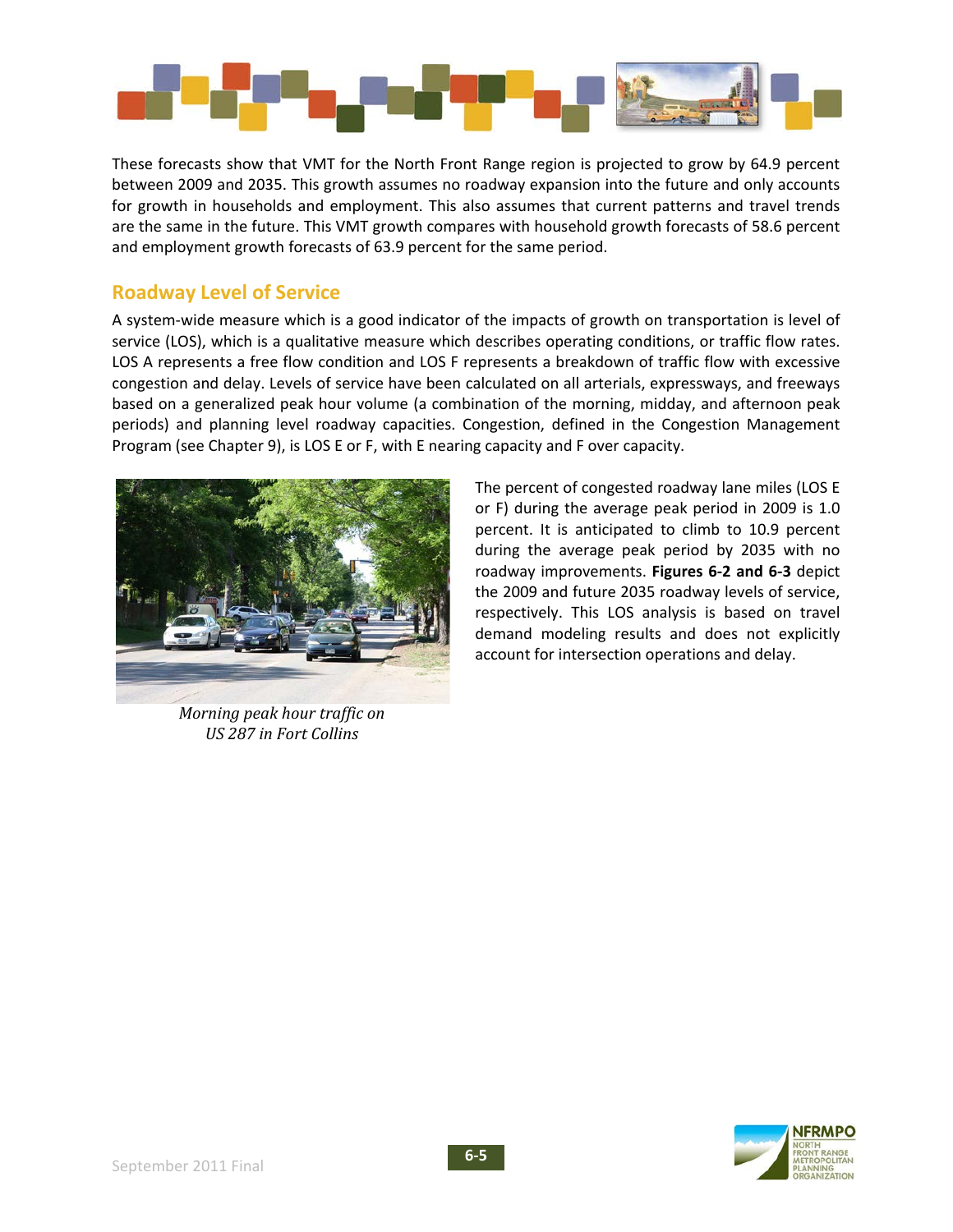



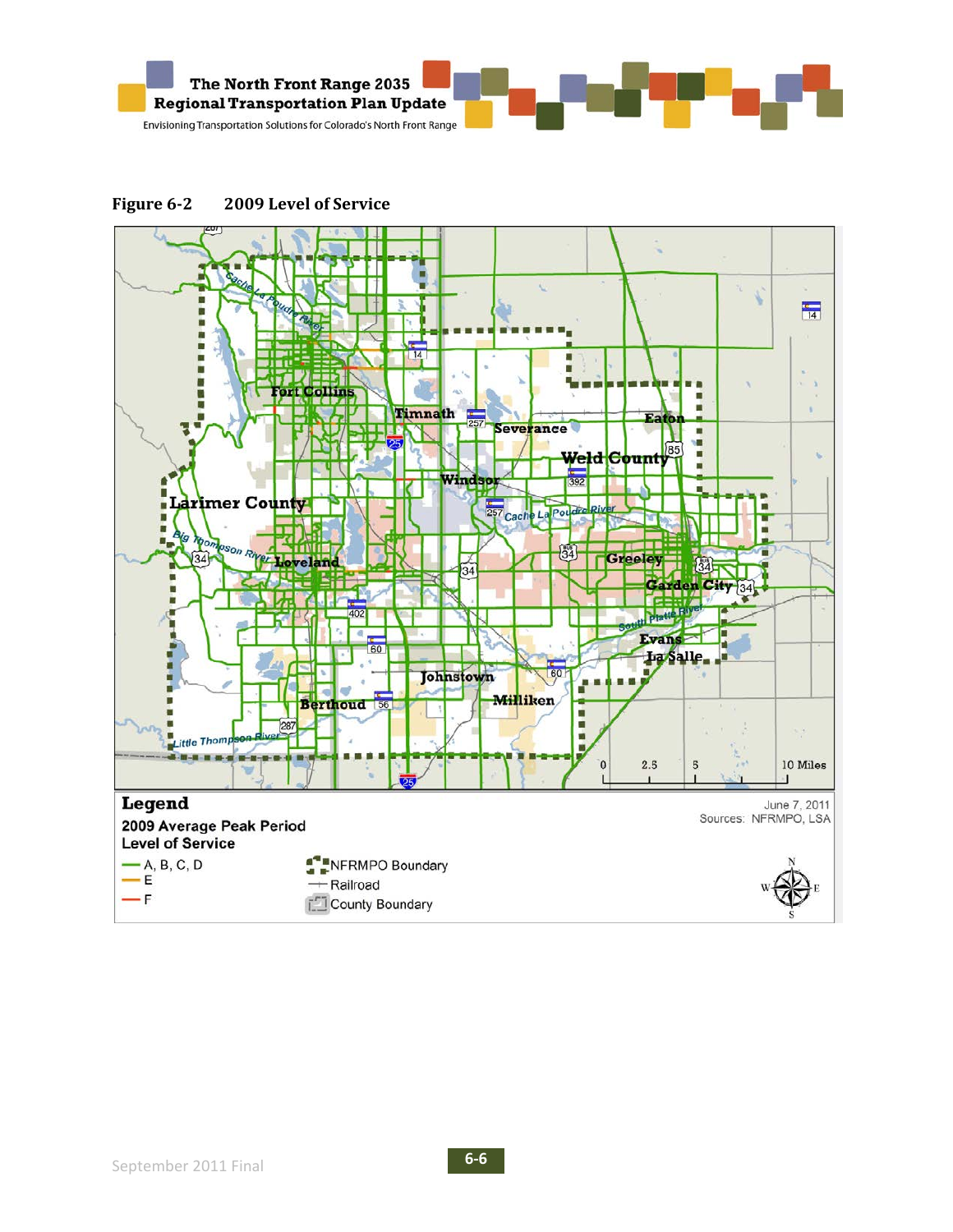





# **Mode Choice**

The 2035 travel demand model is a mode choice model. A mode choice model allows the user to also model transit systems. The NFRMPO first built the model with the mode choice capability for the 2005 model. Transit alternatives can now be tested both locally and regionally. Transit ridership is verified and calibrated for the base‐year scenario through on board surveys that actually count the number of riders on any given route. This is similar to the calibration of the volumes on the roadways that are verified using traffic count data.

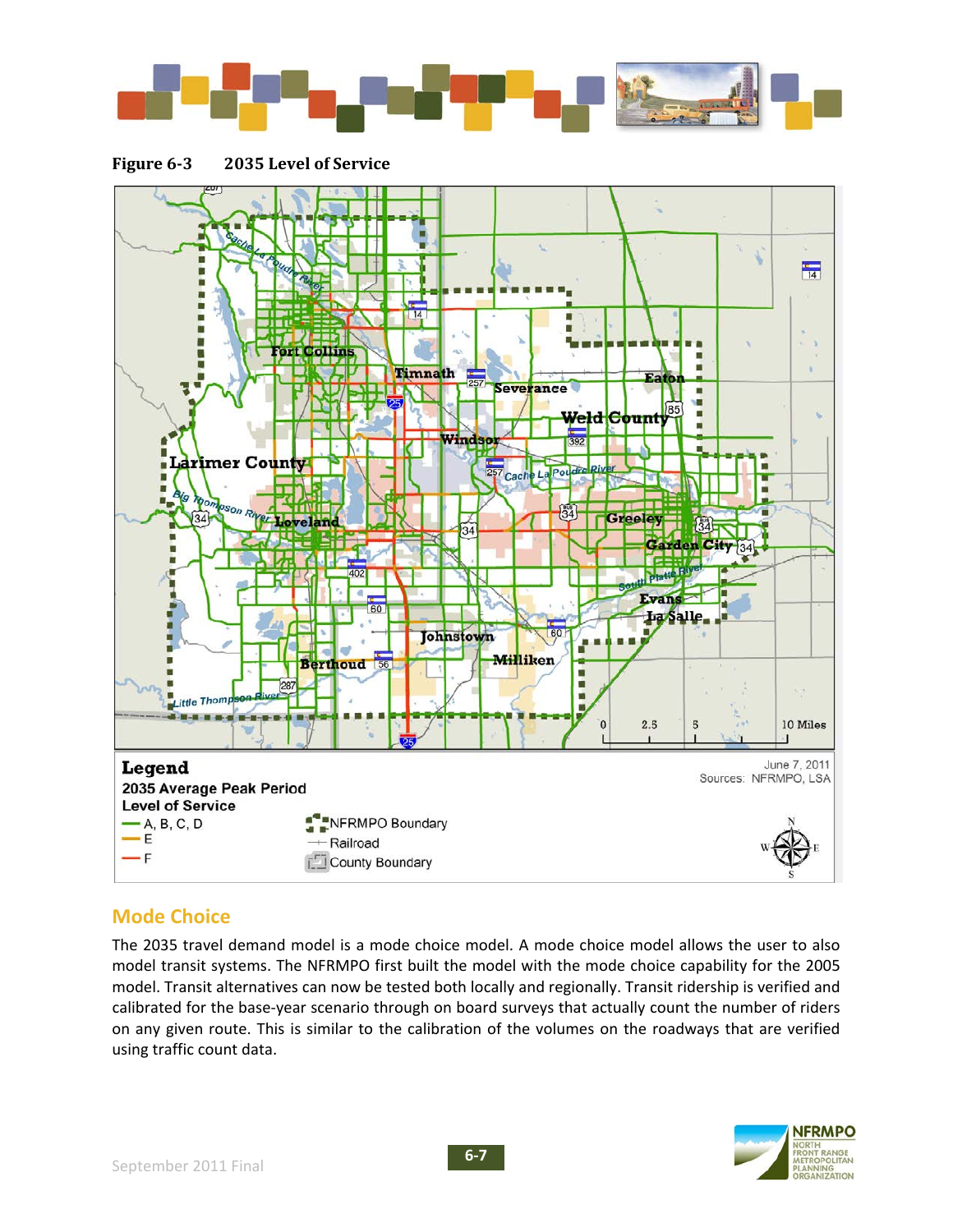

### **Regional Routes**

The Regional Transit Element (RTE) 2011, a companion document to the 2035 RTP, describes in detail the demand analysis used to model potential regional transit routes, as depicted on **Figure 6‐4**. The analysis of the regional routes used the NFRMPO travel demand model, base year 2005, and the combined NFRMPO and Denver Regional Council of Governments (DRCOG) model that was used in the development of the North I‐25 EIS.

The RTE worked with the data in the NFRMPO travel model to develop an understanding of how the anticipated growth over the next 25 years will impact transit ridership in proposed regional corridors. The region was divided into 15 sub-areas that provide information on where trips originate and the regional corridors in which they are most likely to travel. The zones, along with detailed tables with calculations for each zone, are presented in the full RTE document.

The travel demand analysis included the following steps:

- ▶ Trip matrices were created for 2005, 2015, 2025, and 2035 showing the trip productions and attractions for each of the 15 zones.
- Each zone pair was analyzed in order to determine which (if any) regional corridor would collect trips from the zone pair. Each zone pair was color‐coded to reflect the corridor. A percentage was assigned to reflect an estimated amount of the trips that would fall into the regional corridor.
- The external trips were also identified for each zone. As with internal trips, each pair was identified with a regional corridor, if applicable, and a percentage was assigned to reflect an estimated portion of the trips that would fall into the particular regional corridor.
- Multiplying the total trips in each zone pair by the percentage for each corridor resulted in the trips that would have the potential demand for transit services.
- $\blacktriangleright$  A mode share of 0.5 2% was selected to determine a range for trips that might be likely to use transit. A higher percentage of work trips might switch to the transit mode and over time these percentages might increase, but this range is reasonable given the overall conditions in these corridors. It is also consistent with the most recent Household Travel Survey undertaken by the NFRMPO in 2010. The corridor comparison is shown in **Table 6‐3**.

The evaluation of the zone-to-zone trips showed some important changes between 2005 and 2035:

- Overall trips nearly double in this time period. In 2005 the model estimates 2.2 million daily person trips, while in 2035 the model estimates 3.7 million daily person trips.
- Much of the growth is projected to occur in the middle of the region from Timnath to Mead and Johnston to West Greeley.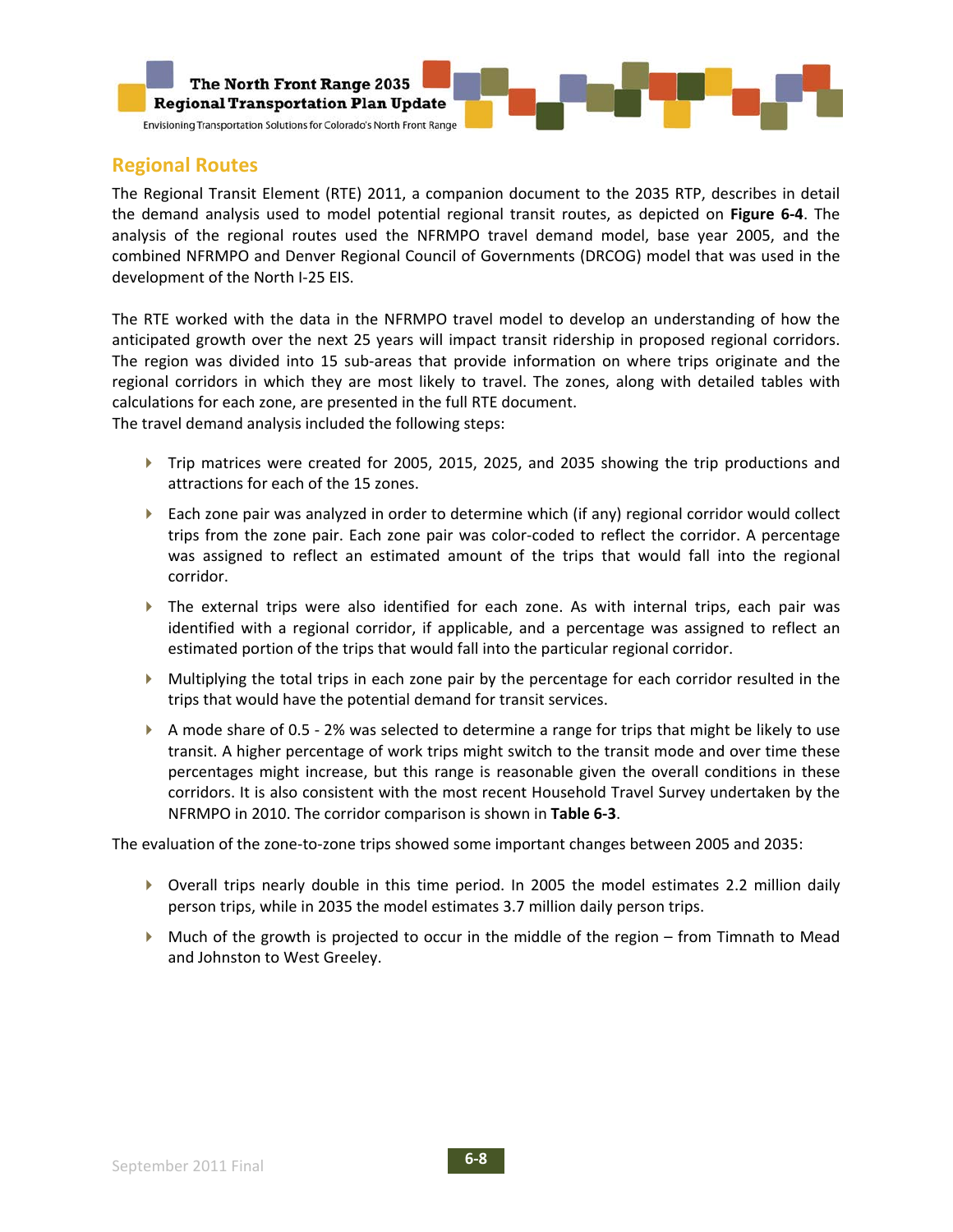

#### **Figure 64 Regional Transit Corridors for Evaluation**



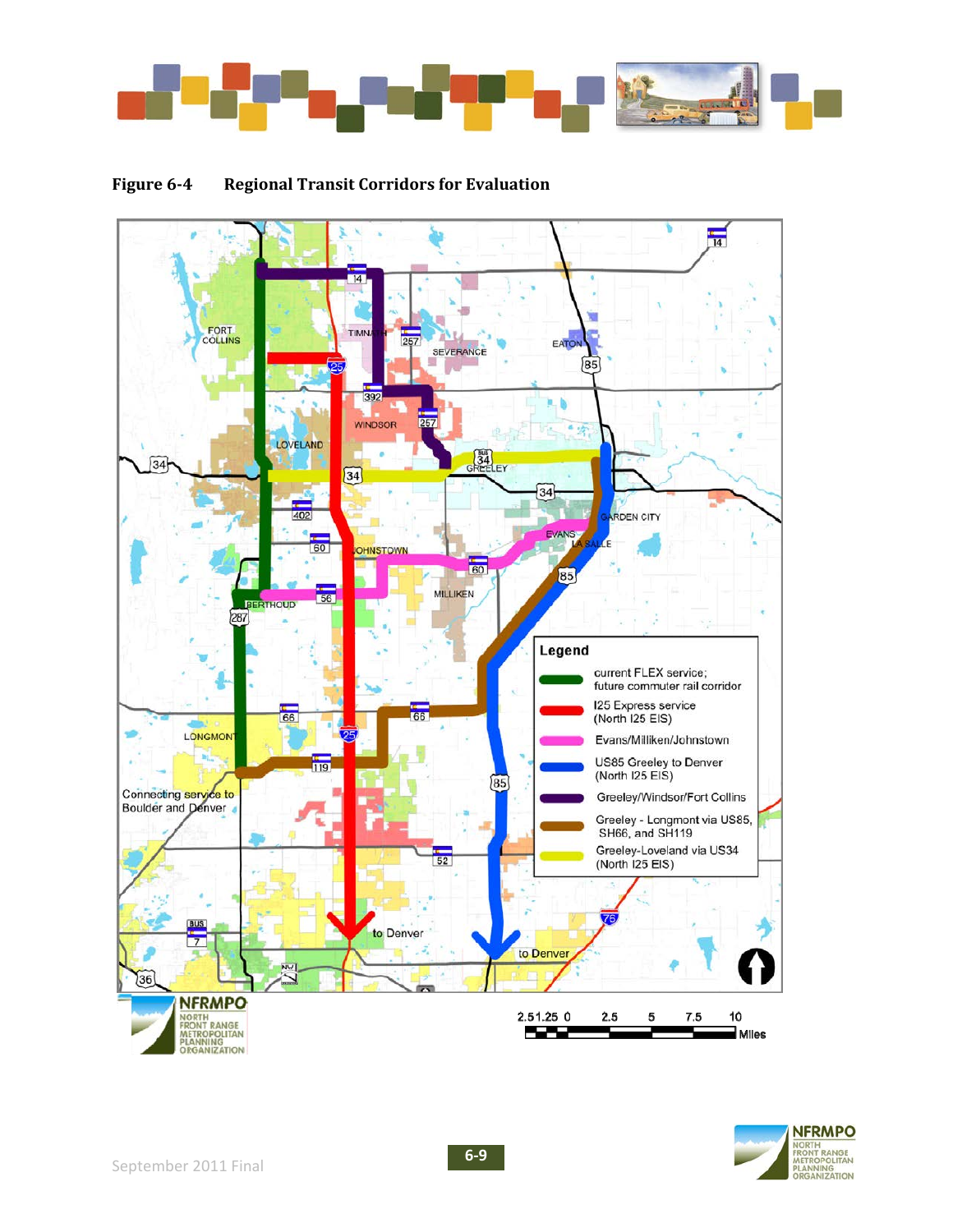

|                                            | North I-25 EIS  | <b>NFRMPO Travel Model Analysis for 2035</b> |             |             |
|--------------------------------------------|-----------------|----------------------------------------------|-------------|-------------|
| <b>Corridor</b>                            | 2030 Projection | 0.5% of Trips                                | 1% of Trips | 2% of Trips |
| A: FLEX / Future US 287                    | $1,400 - 2,175$ | 542                                          | 1,085       | 2,170       |
| <b>B: I-25 Express Service</b>             |                 | 663                                          | 1,326       | 2,653       |
| C: US 85 Greeley to<br><b>Denver</b>       | $725 - 1,175$   | 58                                           | 115         | 230         |
| D: Greeley - Longmont                      | N/A             | 26                                           | 52          | 104         |
| E: Evans/Milliken/<br>Johnstown            | 200             | 44                                           | 87          | 175         |
| F: Greeley-Loveland via<br><b>US 34</b>    | 2,500           | 207                                          | 415         | 830         |
| G: Greeley/Windsor/<br><b>Fort Collins</b> | 260             | 130                                          | 260         | 519         |

#### **Table 63 Comparison of Transit Demand by Corridor**

Notes:

- 1. N I‐25 EIS projections are for commuter rail, not bus service.
- 2. The Greeley/Longmont corridor was not included in the N I-25 EIS analysis.
- 3. The N I‐25 EIS analysis did not connect corridor E to Evans rather it operated only to Milliken.
- 4. Corridor G (Windsor) in the N I‐25 EIS traveled north from Windsor on US 257 to Harmony Road, ending at the Fort Collins South Transit Center. In the NFRMPO travel model analysis the route travels north on Weld County Road 13 and east on SH 14 to the Downtown Transit Center.

## **Transit Level of Service**

The level of service  $(LOS)^1$  concept can be applied to the transit mode as well. LOS measures have been standardized for transit service networks for both fixed route and demand response services. They can be applied to corridors, systems, or individual stops, but for the purposes of this plan will be kept at the system level. The LOS measures address:

- **Availability of Service** common measures are the frequency of service, hours in a day in which service is provided, and service area coverage; and
- **EXCOMFORT AND CONVENIENCE** common measures are on-time performance, missed or late trips (reliability), and convenience.

The fixed route systems in the region, Fort Collins, Greeley, and Loveland, are currently at a LOS of between D-E generally. This LOS would remain if there is no expansion to the system. However, as development continues to occur outside the area presently served by transit, the LOS for coverage would likely drop from E to F.

 <sup>1</sup> The Transit Capacity and Quality of Service Manual published by Transportation Research Board of the National Academies as TCRP Report 100, Washington, DC 2003 identifies standard Level of Service measures for fixed route and demand responsive services.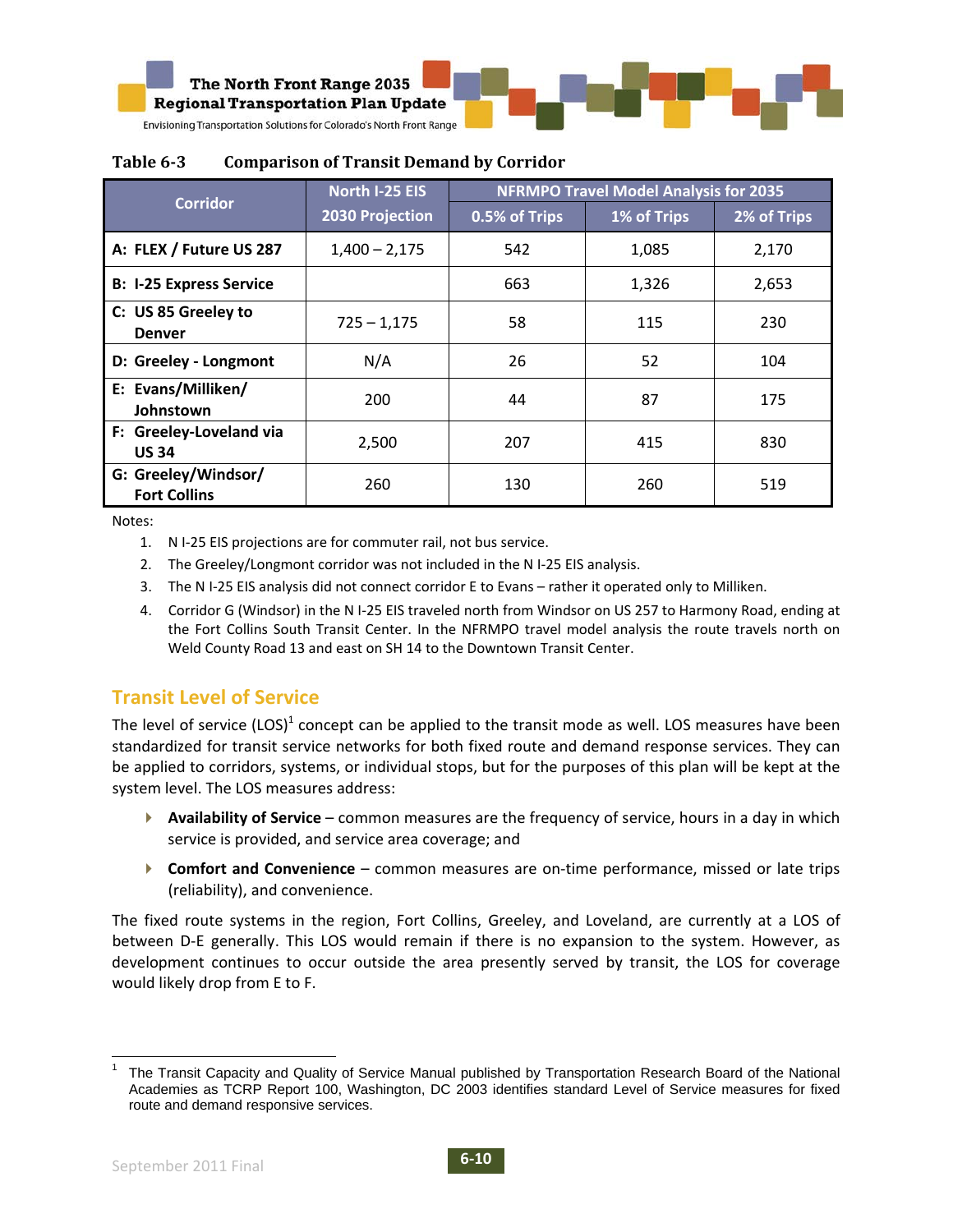

With expansion included, it is anticipated that the LOS for coverage would generally increase by one letter grade as systems are expanded to serve a larger geographic area. In both Fort Collins and Greeley, implementation of their strategic plans would result in stronger grid systems, so convenience would also be improved. For regional services, further development of regional bus routes would improve the LOS for coverage and convenience as more areas would be served and it is anticipated that more frequent peak hour service would be provided in some corridors.

#### **Greenhouse Gas Emissions**

The federal government is interested in reducing greenhouse gas (GHG) emissions and may include a new requirement with transportation reauthorization. The FHWA has become more interested in the amount of energy consumed as part of regional transportation systems and the potential greenhouse effect of the energy use. The State of Colorado, under the FASTER legislation, is required to address the reduction in GHG emissions. To assist the state, a minimal technical analysis out of the travel demand model is included in this plan.

A greenhouse gas (GHG) in the atmosphere absorbs and emits radiation. GHGs are tied to the natural process or greenhouse effect, whereby they help capture radiant heat from the sun in the earth's lower atmosphere. The gasses that contribute most to the greenhouse effect are water vapor, carbon dioxide, methane, and nitrous oxides. Most greenhouse gases have both natural and human‐caused sources. Transportation is the second largest source of GHG emissions, accounting for roughly 29 percent of all emissions (USDOT, April 2010).

As it relates to the transportation system, energy is directly consumed by the vehicles (automobiles, trucks, and buses) using the regional system and indirectly consumed by the equipment during the construction of transportation capital improvement projects. The GHG emissions quantified for this plan are based only on the direct energy (i.e., direct energy that is consumed by vehicles using the facilities). Transportation emissions from fuel combustion in vehicles are normally presented as the total carbon dioxide  $(CO_2)$  equivalent released, and they take into account the potential greenhouse effect of each gas. For example, motor vehicles emit small amounts of nitrous oxide  $(N_2O)$ , which has greenhouse gas effect potential that is 310 times that of  $CO<sub>2</sub>$ . Therefore, each ton of N<sub>2</sub>O is equivalent to 310 tons of  $CO<sub>2</sub>$ . The greenhouse gas emissions presented in this section are all presented as a  $CO<sub>2</sub>$  equivalent.

**Table 6‐4** compares the total mobile source on‐road greenhouse gas emissions of the base year (2009) land use and transportation system and the 2035 forecasts with the fiscally constrained transportation system (2035 Fiscally Constrained). The energy calculations are based on vehicle miles traveled (VMT) projections generated by the regional travel demand model. By 2035, the direct energy consumption and greenhouse gas emissions associated with use of the transportation system is projected to increase by approximately 42 percent, less than the projected VMT increase of 64.9 percent.